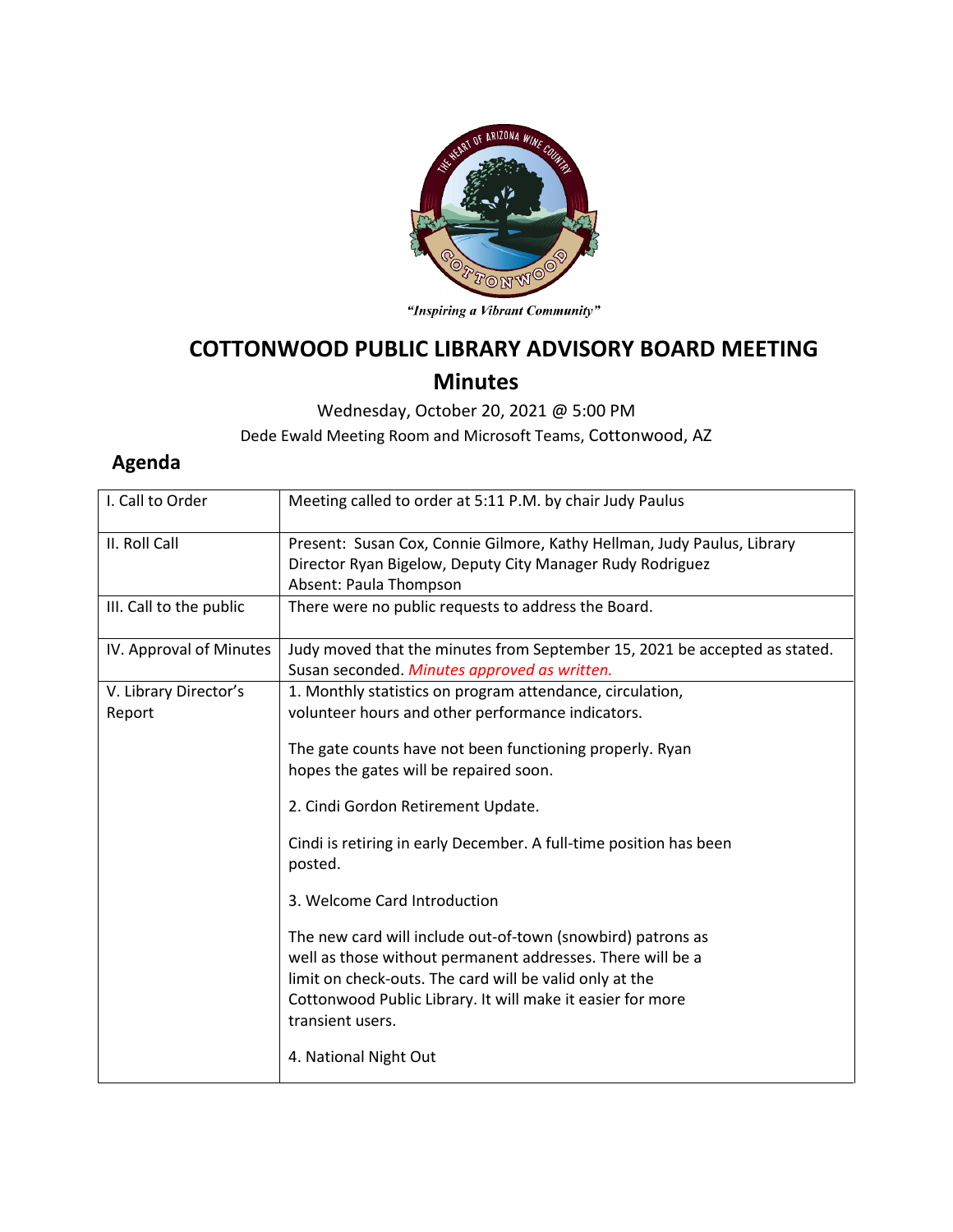|                         | The National Night Out was held on October 12. Jan and Ryan<br>attended for the library. It was a good outreach opportunity.                                                                                                                                                                                                                                                                                                                                                                                                                                                             |
|-------------------------|------------------------------------------------------------------------------------------------------------------------------------------------------------------------------------------------------------------------------------------------------------------------------------------------------------------------------------------------------------------------------------------------------------------------------------------------------------------------------------------------------------------------------------------------------------------------------------------|
|                         | 5. Author Expo, Saturday, Nov. 20                                                                                                                                                                                                                                                                                                                                                                                                                                                                                                                                                        |
|                         | The Author Expo will be held at the CC Clubhouse from 10:00-<br>4:00. Judy is working with Jan and Ryan. Connie and Kathy also<br>volunteered to help. There are currently 10 authors, but Ryan is<br>hoping for 25. Kathy will share her list of local authors.                                                                                                                                                                                                                                                                                                                         |
|                         | 6. Fallunteer Event, Saturday, Nov. 13.                                                                                                                                                                                                                                                                                                                                                                                                                                                                                                                                                  |
|                         | There will be an open house at the library from 3:00-5:00 P.M.<br>for the library volunteers. Departments will have special<br>activities. Please donate 2 dozen cookies before the event.                                                                                                                                                                                                                                                                                                                                                                                               |
|                         | This event will also include a celebration of Cindi's service and<br>upcoming retirement.                                                                                                                                                                                                                                                                                                                                                                                                                                                                                                |
|                         | 7. Culture Pass                                                                                                                                                                                                                                                                                                                                                                                                                                                                                                                                                                          |
|                         | This is a non-profit program for 10-15 museums in Arizona. You<br>can "check out" two tickets at the library for free entry to<br>different participating museums. Most are in the Phoenix area<br>at this time. Yavapai County libraries are expanding their<br>involvement. Details are being worked out. The program is free<br>to patrons and libraries.                                                                                                                                                                                                                             |
| VI. Unfinished Business | Boards and Commissions Reorganization Update.<br>1.                                                                                                                                                                                                                                                                                                                                                                                                                                                                                                                                      |
|                         | Rudy presented the latest on the reorganization. The<br>change has been in the works for three years. The City<br>Council had a second reading on the proposal, and the<br>Library Advisory Board is officially no longer a board. It will<br>move to becoming a "work group" which will work on<br>projects. There will not be official agendas or minutes, but<br>records of meetings should be kept. Rudy would like us to<br>build a list of potential projects. Judy suggested that we<br>keep a monthly meeting time for now to maintain<br>continuity as the new format develops. |
|                         | Future Volunteer Opportunities.<br>2.<br>Rudy suggests developing a list of core programs and<br>activities that volunteers could participate in, with a time-<br>line. Activities could include programs and projects. This is<br>a work in progress.<br>Judy suggested that we rig up a booth/banner that is<br>recognizable for the library.                                                                                                                                                                                                                                          |